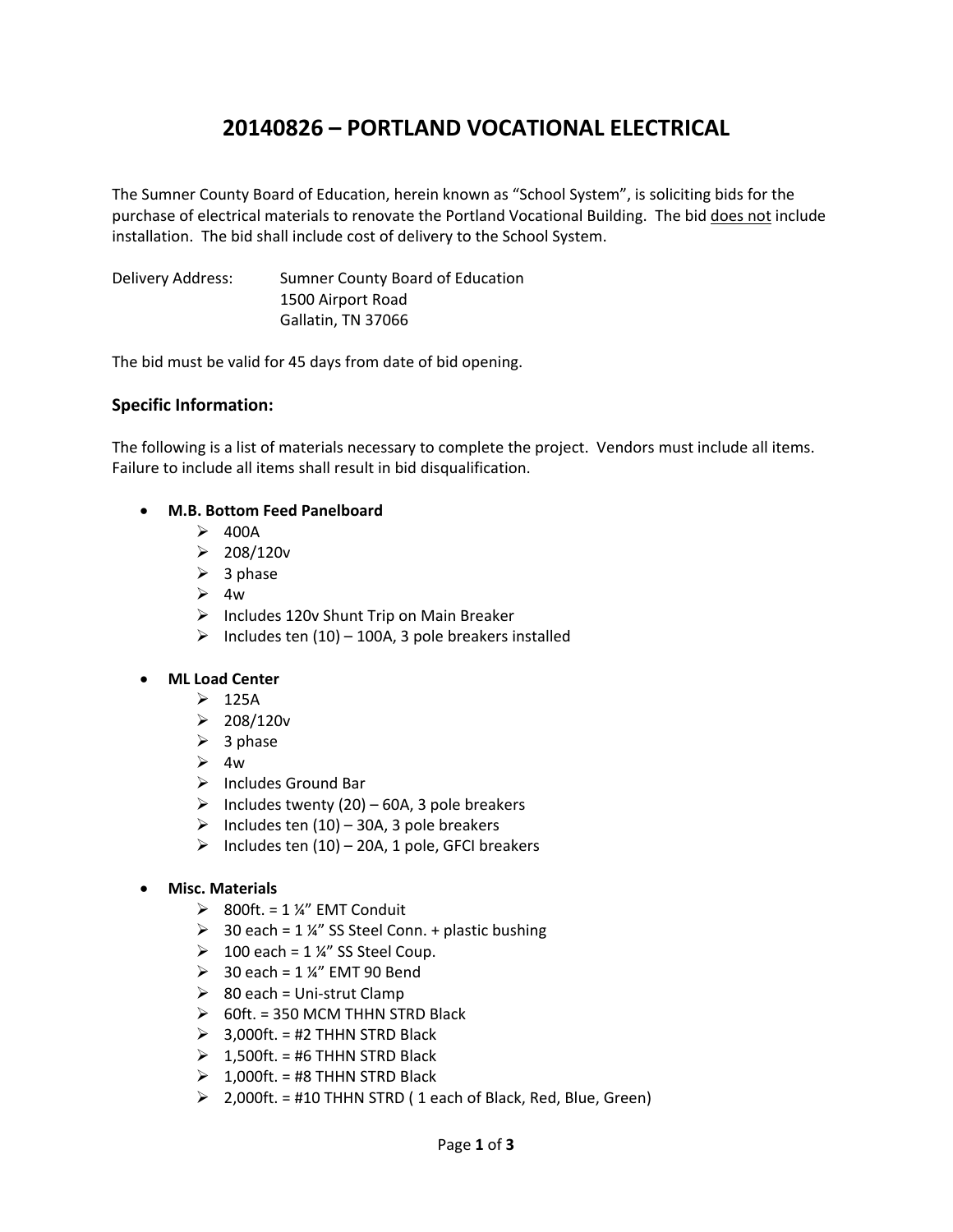- $\geq 1,500$ ft. = #12 THHN STRD (1 each of Black, Red, Green)
- $\geq 150$ ft. = Deep Uni-strut
- $\geq$  300ft. = ½ x 13 All Thread (10ft. Length)
- $\geq 120$  each = ½ x 13 Hex Nut
- $\geq 120$  each = ½" Fender Washer
- $\geq$  60 each = ½" Lock Washer
- 40 each = 20A, 125v Duplex Receptacle (Commercial Grade)
- $\geq$  20 each = 4 Sq. IND Box; 2-Duplex Receptacle Cover
- $\geq$  30 each = 4 Sq. IND Box; 1 ½" Deep; ½" KO's
- $\geq$  20 each = 4 Sq. IND Box; 2 ½" Deep; ¾" KO's
- $>$  50 each = 4 Sq. IND Box Blank Cover
- $\geq 200$ ft. = 12/4 S/J Cord
- $\geq 10$  each = S/J Cord Strain Relief Hanger, BDS56U
- 10 each = ¾" Strain Relief Cord Connector, BDSR54
- $\geq$  400ft. = ¼" EMT Conduit
- $\geq 100$  each =  $\frac{3}{4}$ " SS Steel Conn.
- → 40 each =  $\frac{3}{4}$ " SS Steel Coup.
- $\geq 10$ ft. = 3" EMT Conduit
- $\geq 1$  each = 3" EMT 90 Bend
- $\geq 2$  each = 3" SS Steel Conn. + Plastic Bushing
- $\geq$  2 each = 3" SS Steel Coup.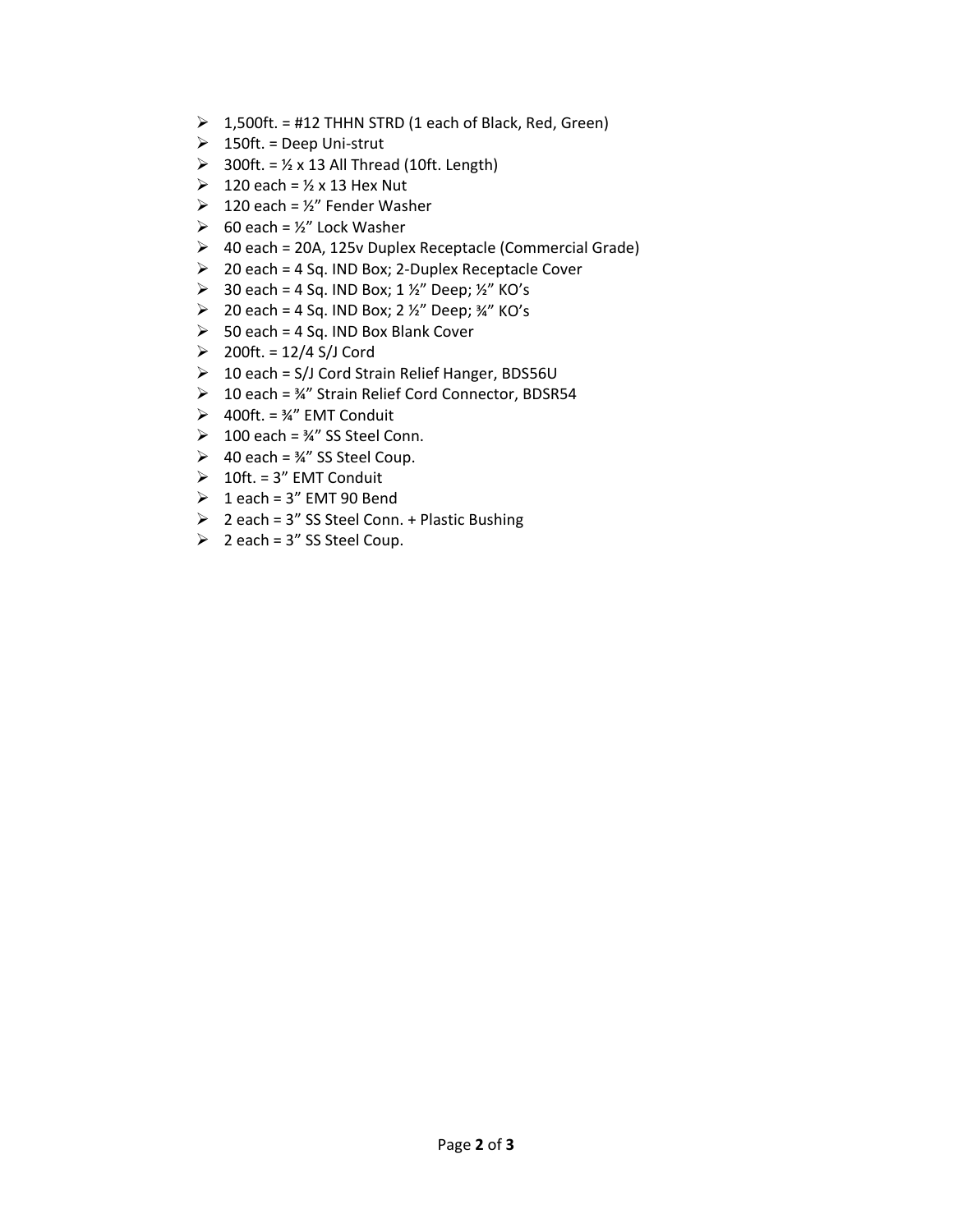# **SUMNER COUNTY BOARD OF EDUCATION**

**Purchasing Department** 1500 Airport Road Gallatin, TN 37066

| <b>COMPANY NAME</b>                         |                                                                    |  |
|---------------------------------------------|--------------------------------------------------------------------|--|
| <b>ADDRESS</b>                              |                                                                    |  |
|                                             |                                                                    |  |
| <b>TELEPHONE</b>                            |                                                                    |  |
| <b>EMAIL</b>                                |                                                                    |  |
| <b>AUTHORIZED COMPANY</b><br>REPRESENTATIVE |                                                                    |  |
| <b>AUTHORIZED COMPANY</b><br>REPRESENTATIVE |                                                                    |  |
| <b>DATE</b>                                 |                                                                    |  |
| <b>BID TITLE</b>                            | 20140826 - PORTLAND VOCATIONAL ELECTRICAL                          |  |
| <b>DEADLINE</b>                             | 9:00 a.m., Tuesday, August 26, 2014                                |  |
| <b>BID AMOUNT</b>                           | $\frac{1}{2}$                                                      |  |
|                                             | *Vendor must submit a price breakdown per item on a separate page. |  |
| <b>BID GOOD THRU</b>                        |                                                                    |  |
|                                             |                                                                    |  |
|                                             |                                                                    |  |
|                                             |                                                                    |  |
|                                             |                                                                    |  |
|                                             |                                                                    |  |
|                                             |                                                                    |  |
|                                             |                                                                    |  |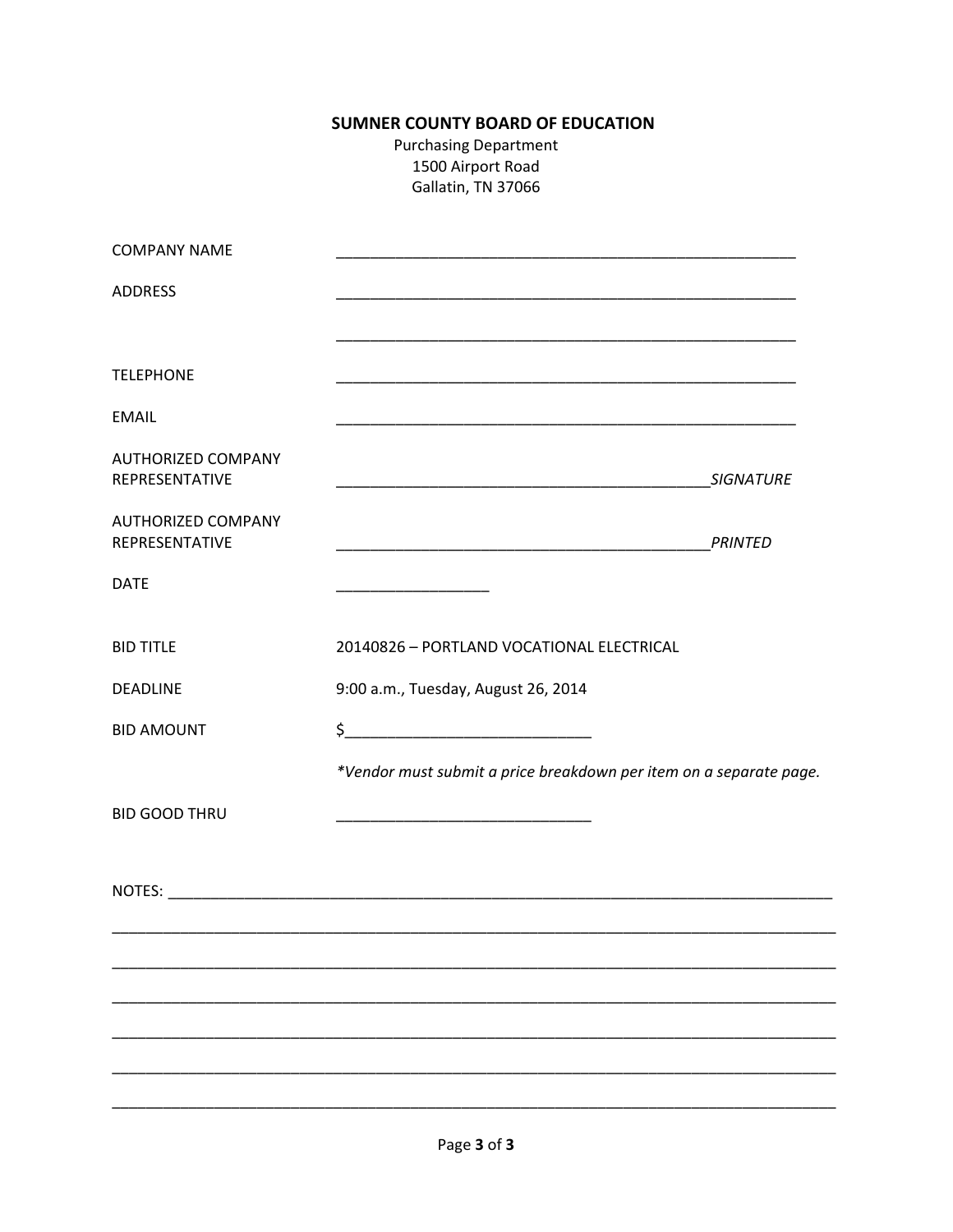## Invitation to Bid

### 20140826 PORTLAND VOCATIONAL ELECTRICAL

Responses to an Invitation to Bid will be received by the Purchasing Supervisor, Sumner County Board of Education, 1500 Airport Road, Gallatin, TN 37066 for 20140826 PORTLAND VOCATIONAL ELECTRICAL until 9:00 a.m. CDT Tuesday, August 26, 2014. Bid responses will be opened at that time, taken under advisement and evaluated. Should you have any questions please call Chris Harrison, Purchasing Department at (615) 451-5255. All proposals are subject to the Board of Education's conditions and specifications which are available from Vicky Currey, Purchasing Supervisor (615) 451-6560. All bids can be viewed on line at www.sumnerschools.org.